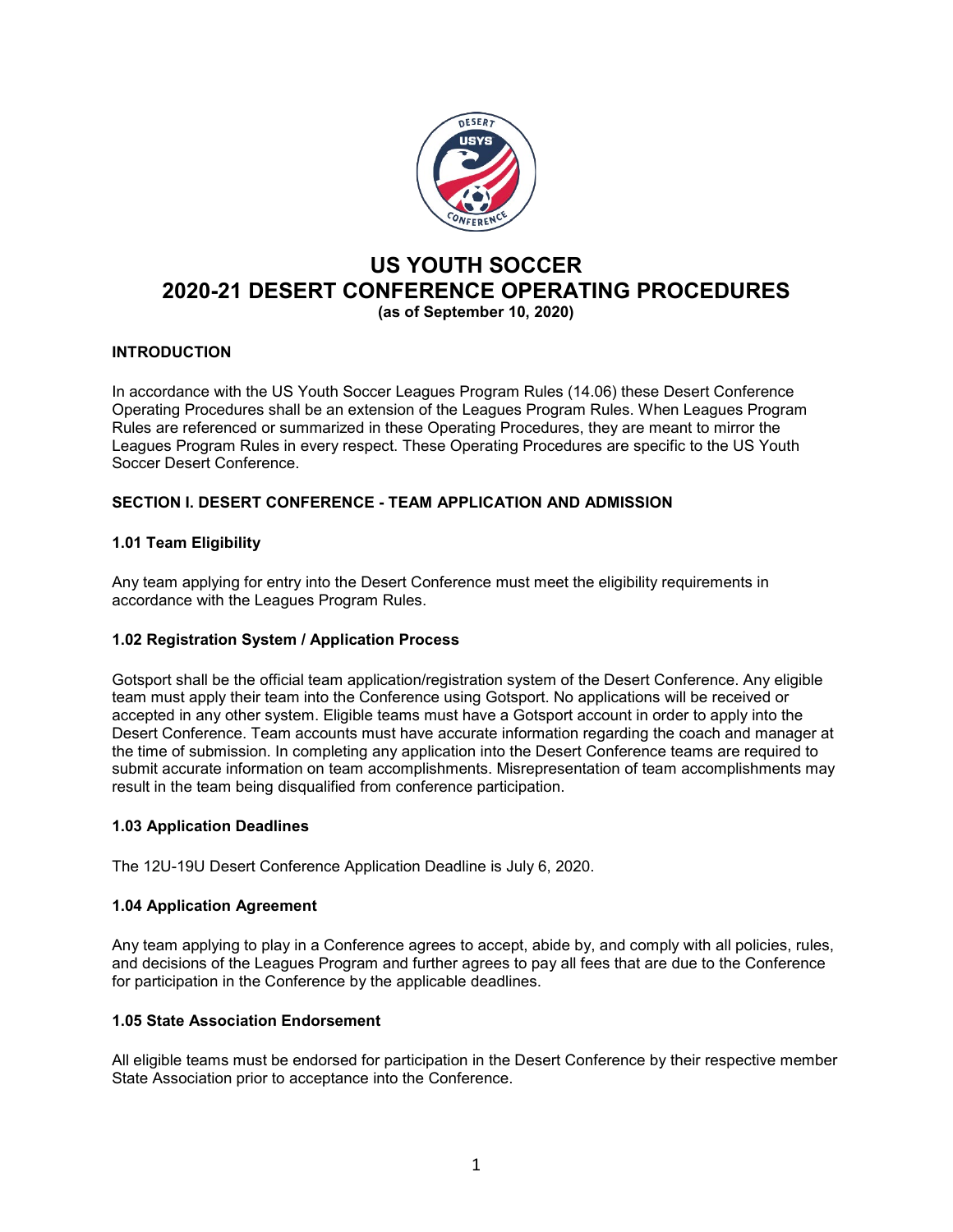### **1.06 Acceptance of Teams**

The Desert Conference League Manager and/or Desert Conference Advisory Committee will determine what teams from those authorized to apply by their State Association will be accepted into the league. The League Manager, with input from the committee, will make the acceptance decision for entry into the league based on availability of positions, configuration of teams in each division, availability of resources, and regional distribution.

### **1.07 Fees and Other Expenses**

For 2020/2021 Season: The Team Entry Fee to participate in the Desert Conference is \$1,500 per team (12U-14U) and \$1,600 per team (15U-19U). The Team Fee does not include Referee Fees, which will be paid in accordance with Section 8 (Referees) of this document. Team Fees are paid through Gotsport by credit cards, League Fees are due upon acceptance. Please note that 3% credit card processing fee will be added to the registration fee.

### **SECTION 2. DESERT CONFERENCE – LEAGUE STRUCTURE AND QUALIFICATION**

#### **2.01 State Association Representative**

Each participating State Association shall appoint a DC State Association Representative who shall provide his or her State Association with all information relevant to the DC. The representative shall be subject to the jurisdiction of and answer to the League Manager. The representative's duties include serving as a liaison between the DC and teams and ensuring that DC requirements are fully met.

#### **2.02 Structure**

The 2020/2021 US Youth Soccer Desert Conference will include the following Boys and Girls age groups:

- 12 and Under (12U) for players born on January 1, 2009 or later
- 13 and Under (13U) for players born on January 1, 2008 or later
- 14 and Under (14U) for players born on January 1, 2007 or later
- 15 and Under (15U) for players born on January 1, 2006 or later
- 16 and Under (16U) for players born on January 1, 2005 or later
- 17 and Under (17U) for players born on January 1, 2004 or later
- 18 and Under (18U) for players born on January 1, 2003 or later
- 19 and Under (19U) for players born on January 1, 2002 or later

#### **2.03 Qualifications 2020/2021**

There is a two-step approval process for the US Youth Soccer Desert Conference.

1) Each team must be endorsed by its respective State Association.

2) The US Youth Soccer Desert Conference shall review and determine the final selection of all teams and placement into divisions, if applicable.

Each gender age group is populated in four ways:

- The 2019/2020 Desert Conference champion earns an automatic slot
- The 2019/2020 State Cup or State League champions from the 5 states earn automatic slots
- The 2019/2020 National League teams that qualify for the 2020-21 National League earn automatic slots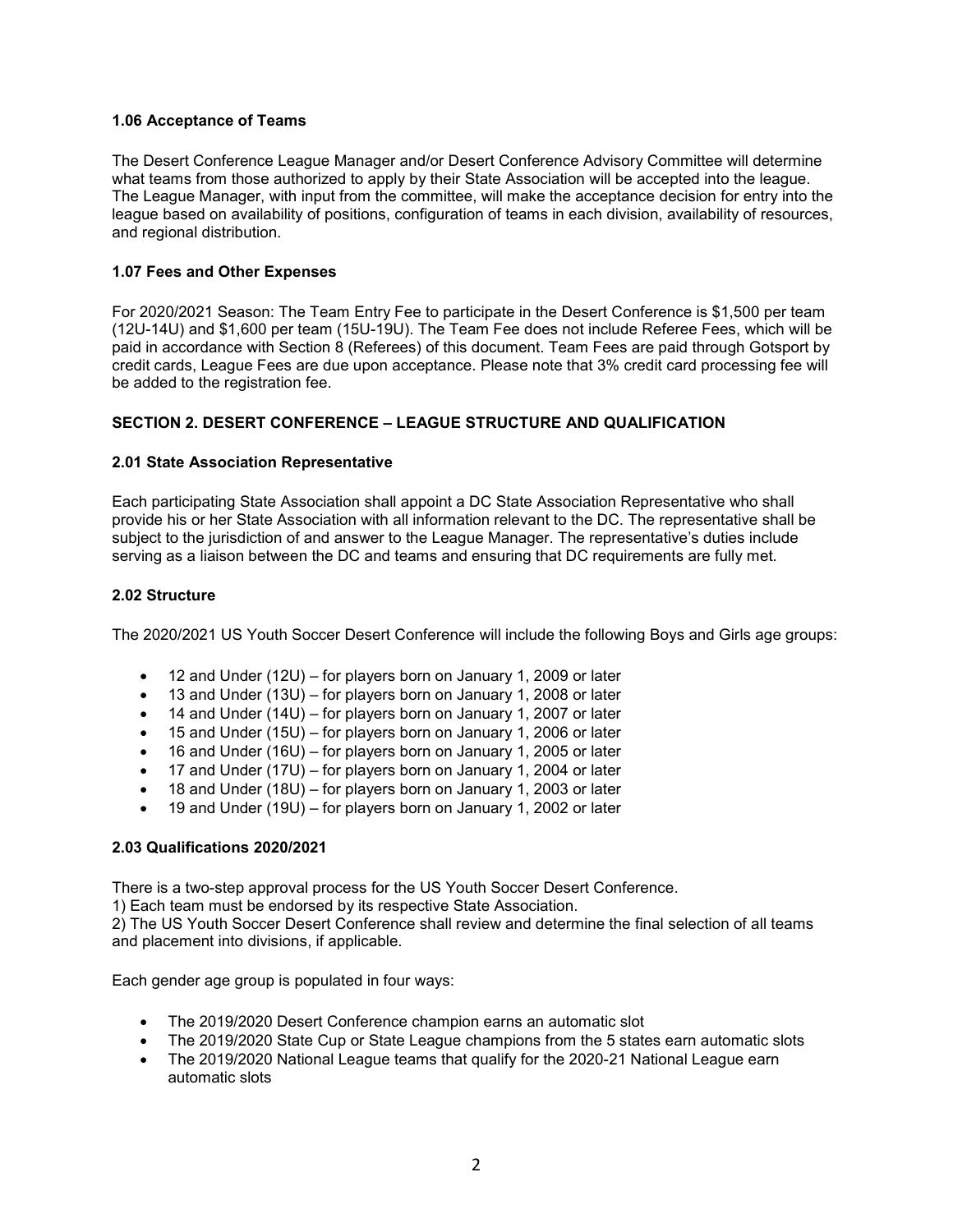• Teams selected by the Desert Conference League Manager and Desert Conference Advisory Committee.

The criteria used for acceptance and placement includes but is not limited to the team's performance in 2019-20 Desert Conference play, 2019/2020 US Youth Soccer National Championship Series play (State Cup, Regionals and Nationals), and 2019/2020 National League. Accepted teams shall be notified via a website posting or an e-mail regarding their acceptance and placement into the US Youth Soccer Desert Conference. The list of teams accepted along with tier and division placement for the 2019-20 season is expected to take place on or around July 13, 2020.

Open Slots will be filled by Open Team Application, teams from outside the Desert Conference may apply for open slots at the discretion of the Desert Conference League Manager provided that open slots are available, and the team meets the criteria for the league. The Desert Conference shall have the final determination of acceptance and number of teams in the Conference.

In situations whereby, a team does not apply for participation for a season where such team had previously qualified as a Desert Conference team, such slot may be filled at the discretion of the League Manager.

#### **2.04 Qualification for 2020-2021**

The Desert Conference will qualify up to eight (8) teams for the 2020-21 Conference season Premier I tier and an additional eight (8) teams for a Premier II tier for 15U & above using the following criteria. The League Manager shall have final determination of the number of teams in gender age group.

• The top three teams in each 15U-18U gender age group, according to the final standings of the 2019/2020 Desert Conference season shall automatically qualify for their rising gender age group in the 2020/21 Desert Conference.

• Any team from a Desert Conference State Association that qualifies for an automatic slot into the 2019-20 National League (national tier) shall automatically qualify in the same gender age group in the 2020/21 Desert Conference.

• Each State (AZ, CO, NM, NV, and UT) is awarded one spot for their State Cup Champion or State League Champion. Even if the team has already pre-qualified by placing in the top three or participating in National League then that team shall also count as the state representative for their State Cup or State League qualification.

• Open Slots in Premier I will be filled by the top team available from Premier II for their rising bender age group, with review and acceptance by the Desert Conference Advisory Committee. The DC League Manager and Desert Conference Advisory Committee shall have the final determination of acceptance.

• Remaining Open Slots in Premier II will be filled by Open Team Application, with review and acceptance by the Desert Conference Advisory Committee. The DC League Manager and Desert Conference Advisory Committee shall have the final determination of acceptance.

The Desert Conference will qualify up to ten (10) teams maximum for the 2020-21 Conference season Premier I tier and up to an additional eight (8) teams for a Premier II tier for 14U & younger using the following criteria. The League Manager shall have final determination of the number of teams in gender age group.

• The 12U gender age group will be filled by Open Team Application, with review and acceptance by the Desert Conference Advisory Committee. The DC League Manger Desert Conference Advisory Committee shall have the final determination of acceptance. There is no roster continuity requirement when teams are promoting from 12U to 13U.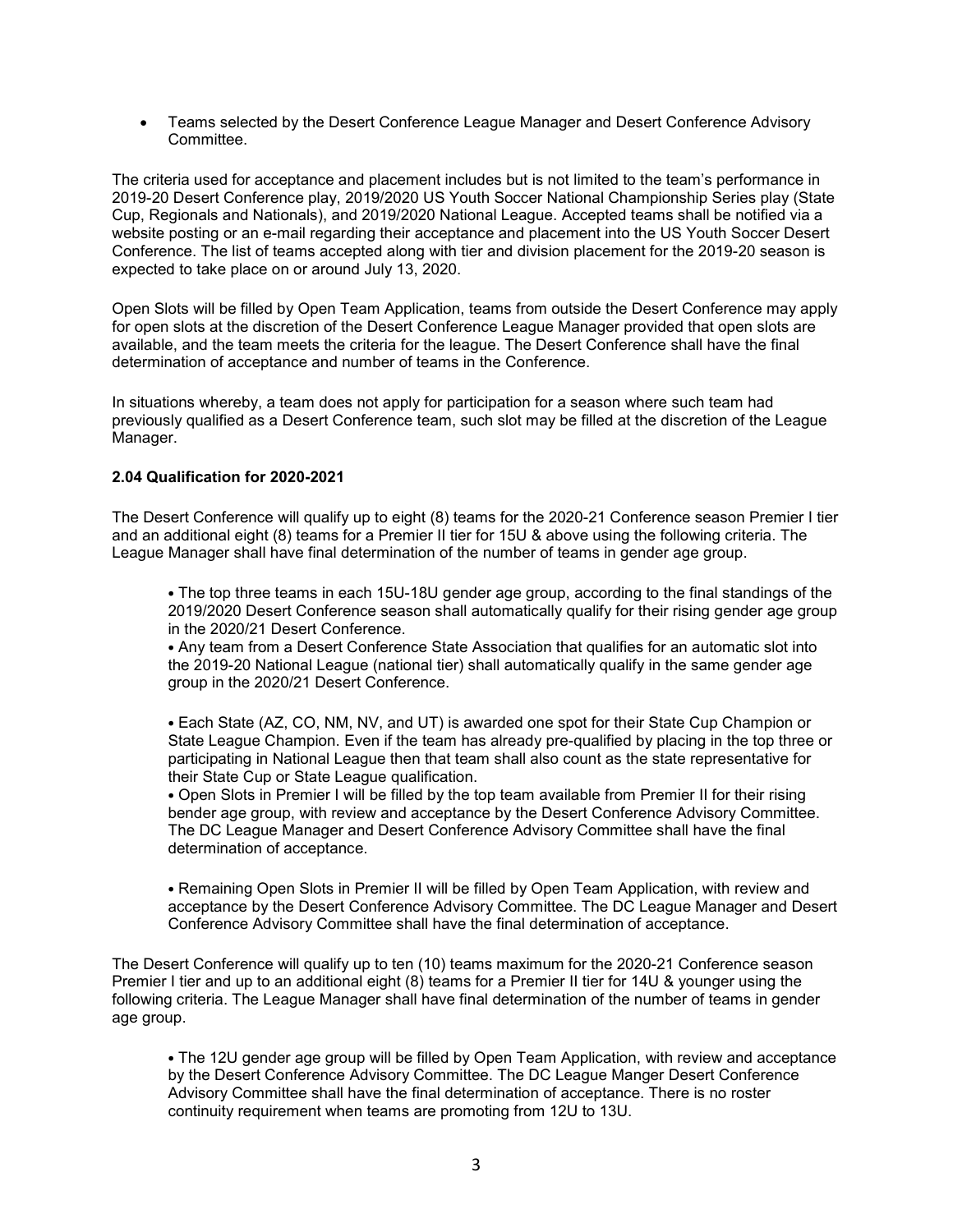• The 13U gender age group will be filled by Open Team Application, with review and acceptance by the Desert Conference Advisory Committee. The DC League Manger Desert Conference Advisory Committee shall have the final determination of acceptance. Each State (AZ, CO, NM, NV, and UT) is awarded one spot for their State Cup Champion or State League Champion in the Premier I bracket.

• The 14U gender age group will be filled by the following: The top three teams in each 13U gender age group, according to the final standings of the 2019-20 Desert Conference season shall automatically qualify for their rising gender age group in the 2020-21 Desert Conference. • At 14U, any team from a Desert Conference State Association that qualifies for an automatic slot into the 2020-21 National League (national tier) shall automatically qualify in the same gender age group in the 2020-21 Desert Conference.

• Each State (AZ, CO, NM, NV, and UT) is awarded one spot for their State Cup Champion or State League Champion. In the event that the team has already pre-qualified by placing in the top three or participating in National League then that team shall also count as the state representative for their State Cup or State League qualification. • Remaining Open Slots in Premier I will be filled by the top team available from Premier II for their rising gender age group, with review and acceptance by the Desert Conference Advisory Committee. The DC League Manager and Desert Conference Advisory Committee shall have the final determination of acceptance.

• Any Open Slots in Premier II will be filled by Open Team Application, with review and acceptance by the Desert Conference Advisory Committee. The DC League Manager and Desert Conference Advisory Committee shall have the final determination of acceptance.

The Desert Conference may create additional Tiers or Divisions as needed in order to be able to accept enough teams to provide geographic diversity and a competitive environment for the teams and players participating. All qualified/eligible teams must be endorsed for participation in the Desert Conference by their respective member State Association prior to acceptance into the Conference.

#### **SECTION 3. DESERT CONFERENCE - TEAM ROSTERS**

#### **3.01 Team Rosters**

The official Team Roster for the Desert Conference shall be in Gotsport. Teams are responsible for ensuring that their Gotsport Desert Team Roster is identical to their Official State Association Roster. The Gotsport roster must be accurate by 24 hours prior to a team's first match of the season. A team's State Association may impose an earlier deadline. Additions to the Team Roster, subject to the requirements of a team's State Association, must be updated in the Gotsport roster no later than 24 hours prior to a Conference match.

Any Club Pass Players must be listed on the Club Pass Roster (i.e. pool of club pass players) and Match Day Line-Up Card to be eligible to participate. A Primary or Club Pass Player may only appear on one (1) Desert Conference Primary Roster/Club Pass Roster in a gender age group during the Conference season. The maximum Club Pass Roster for a Desert Conference team is 30 minus the number or primary rostered players (i.e. a team with 18 rostered players has a Club Pass Roster maximum of 12).

Desert Conference teams may create a Club Pass Roster in Gotsport, which is the pool of Club Pass players designated for use by a specific team. Any club pass player must be added to the Club Pass Roster and Match Line-Up Card no later than 24 hours prior the Conference match in which the club pass players will participate. Any club pass player, once added to a team's Club Pass Roster, cannot be removed until the completion of the Conference season.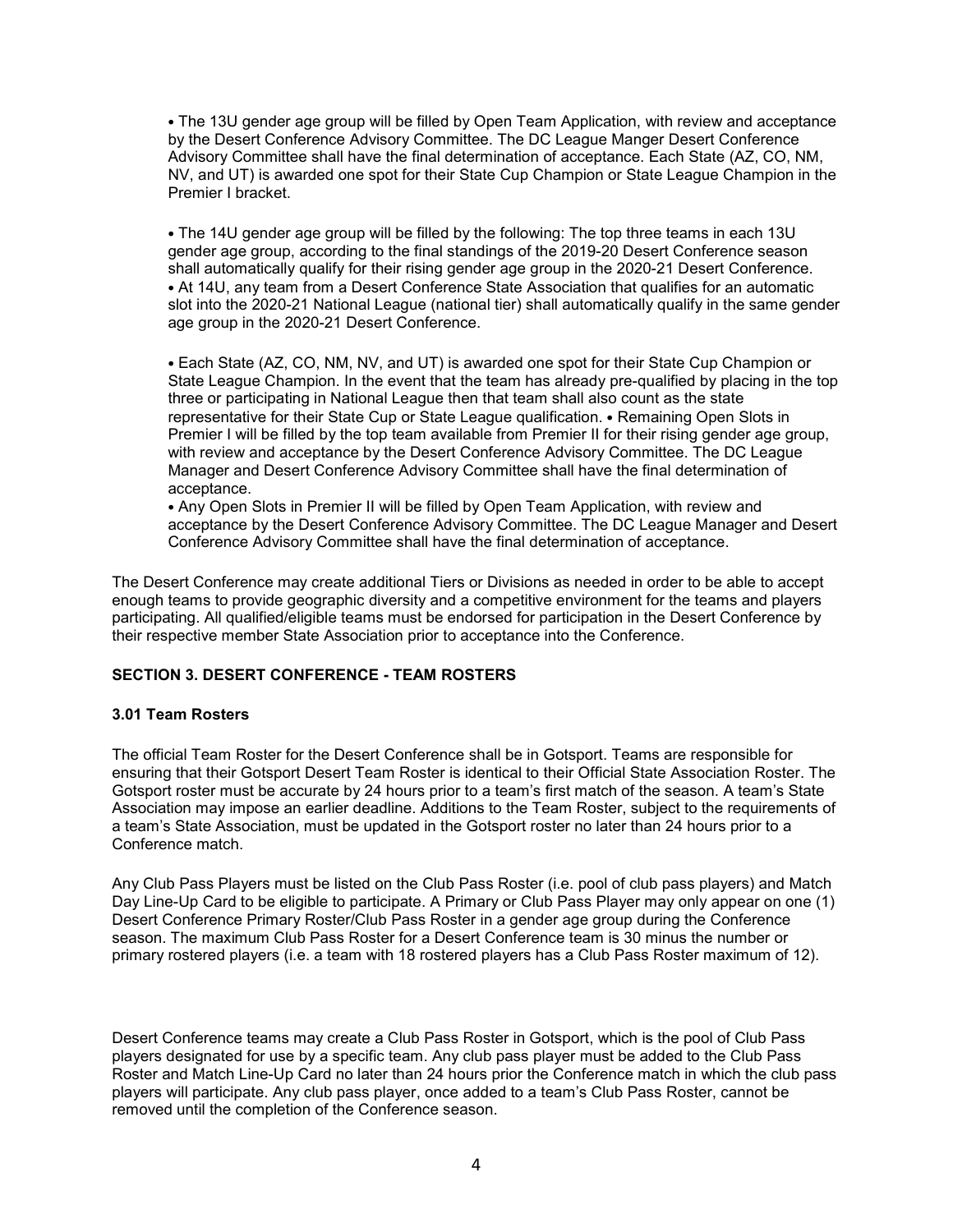### **3.02 Player Eligibility and Limitations**

All players must be current US Youth Soccer members and have member passes that have been approved by their respective State Association.

A player in the Desert Conference may only play for one (1) team in an age group. For example, if a club has two (2) teams in one age group, primary and club pass players may only play on one (1) of those teams during the Conference season, not both.

A player may play for only one (1) Conference team during any single day. Once a player is on the roster of a team in the Conference in a gender age group and such team has played one (1) match in Conference competition, such player may not appear on another team's roster in such gender age group during the remainder of the Conference season.

The Desert Conference does allow Goalkeepers to play for more than one (1) team per day with prior written approval from the Desert Conference League Manager.

#### **3.03 Team Match Day Line-Ups**

Up to eighteen (18) players (inclusive of both primary players and club pass players) are eligible to play in each Conference match. Eligible players must be listed on the Team Match Day Line-Up (i.e Gotsport Game Card). The Gotsport Game Card will be the used as the official Team Match Day Line-Up prior to each Conference match, and the official Match Report following each Conference match. The process, timing, and verification of the Team Match Day Line-Up must be done in accordance with Section 9 (Match Day Procedures) of this document.

Players on the team roster who are not eligible/participating in a Conference match are allowed in the team bench area but must not be in uniform.

#### **3.04 Playing of Ineligible Player**

In accordance with Leagues Program Rules, a team that plays an ineligible player shall be subject to disciplinary action including but not limited to: (a) forfeiture of the match; and (b) suspension of the team's coach from Conference competition. Additional disciplinary action could include (a) expulsion of the team from the Conference; and/or (b) any further action(s) as determined by the Conference League Manager.

Accusations from teams of an ineligible player must be extensively substantiated and is incumbent on the accuser to provide concrete evidence of ineligibility.

#### **3.05 Player Information**

The Desert Conference may require participating teams to provide information on players for use in promoting the Conference and/or its teams and players. Upon request, teams are required to submit information regarding personal player history, competition history, roster history, and any other information that may help promote the league, player, or team.

# **SECTION 4. DESERT CONFERENCE – SCHEDULING AND MATCH MANAGEMENT**

#### **4.01 Number of Matches**

Each team will be scheduled to play a minimum of four (4) matches in a season. The scheduled number of games shall be determined by the Desert Conference based on the number of teams in a division. Most gender age groups in the Desert Conference will play between five (5) – nine (9) matches in a single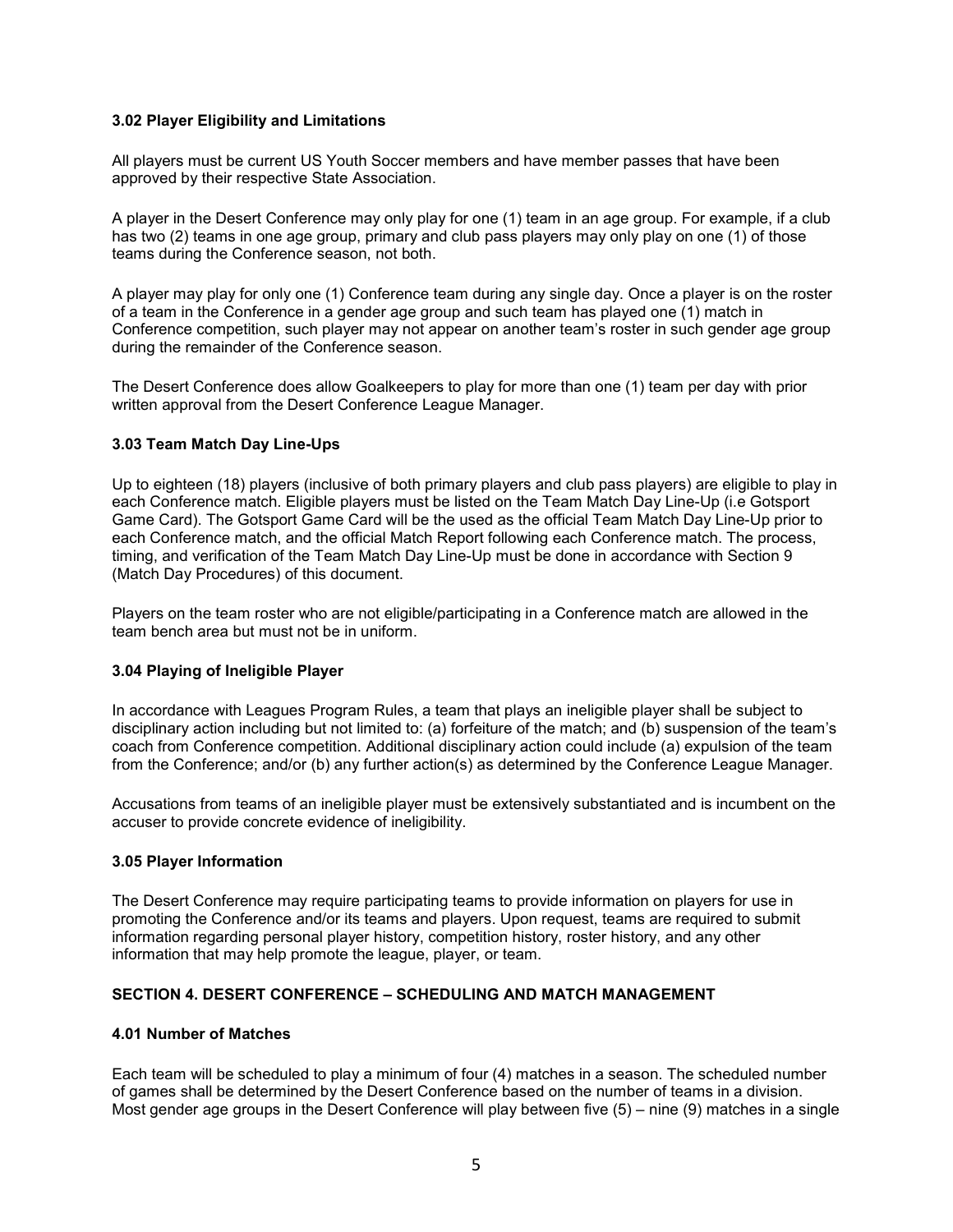round-robin format. The final match count will be determined by the number of accepted teams in the Conference.

# **4.02 Conference Match Types:**

Matches within the Desert Conference.

Event matches are those matches scheduled during a 3-day event in pre-determined locations (i.e. 2019- 2020 Season: Salt Lake City, Phoenix, and Las Vegas). Teams will play at least 3 games during an Event.

# **4.03 Travel/Hosting/Hotels:**

For the purpose of Desert Conference competition, Permission to Host/Travel Forms is not required. Permission to host/travel is granted when a team's respective State Association approves the team's application into the Conference.

(a) At the discretion of the Conference League Manager, the Conference may require out-of-town teams to use specific hotels or a Hotel Service Provider in order to participate in a Conference hosted event. Such requirements are to be listed by the Conference at the time a location is offered to teams for scheduling and may include disciplinary action for any violation(s). All teams are required to coordinate hotel stays through the designated hotel provider as designated by the Conference. This year, DC is not stay and play event.

# **4.04 Match Schedules:**

The League Manager will have sole discretion in scheduling matches. The intention of the Conference is to publish the schedule approximately one (1) month prior to the first match weekend when possible. The League Manager will consider the following situations when scheduling Desert Conference matches:

a) Head Coaches of multiple teams. Every attempt will be made to avoid head coach conflicts of two (2) teams within the Desert Conference. Head coaches of three (3) or more teams cannot be guaranteed. The Head Coach of a team must be accurately listed in Gotsport using the same coach account for both teams, prior to the schedule being published in order to be considered for avoiding conflicts.

b) Minor schedule changes may occur prior to a match weekend due to field availability or coaching exception. All game field numbers and times should be checked 24 hours before the game.

# **4.05 Match Schedule and Rest Periods**:

It is the intent of the league to play only one (1) match per day; however, when circumstances dictate, or, should both coaches request, no more than two (2) matches a day may be scheduled.

# **4.06 Inclement Weather and Unplayable Field Conditions Prior to a Match**:

The Host Complex / State Association is responsible for notifying the League Manager as soon as possible if matches on scheduled fields are unable to be played due to field closings or inclement weather. The League Manager, in consultation with the host complex, will make every effort to determine the status of the matches by the Wednesday prior to the weekend of play (Friday, Saturday and Sunday). Rescheduling of Desert Conference matches is done in accordance with Conference Rescheduling Policy.

# **4.07 Rescheduling Policy:**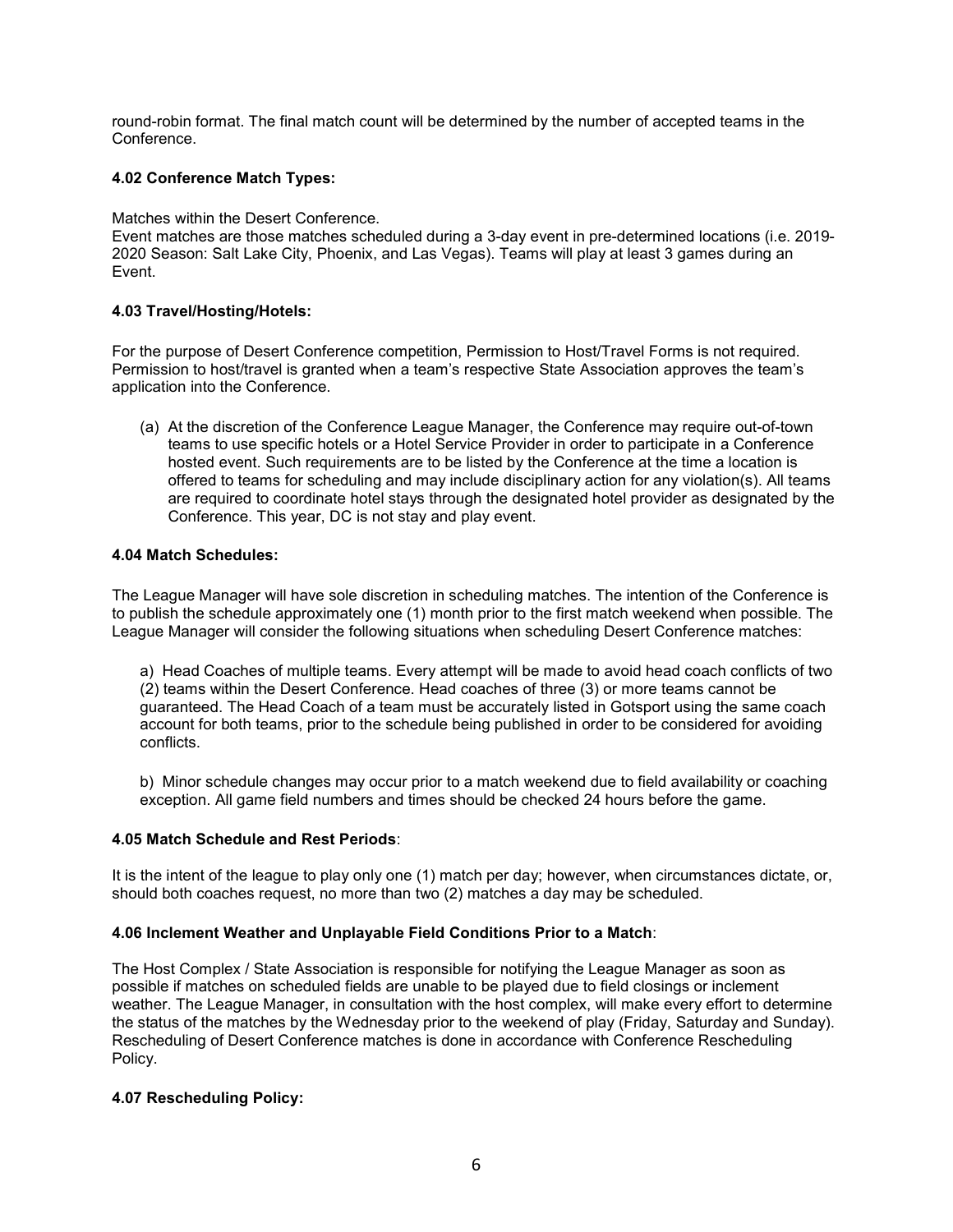Once the Desert Conference schedule is published it shall be considered official. Changes are permitted at the discretion of the League Manager due to transcription errors, inaccurate information provided to the Desert Conference or other errors as determined by the League Manager. All other changes to the schedule shall be made in accordance with the below parameters. Any reschedule situation not included here-in will be determined at the sole discretion of the League Manager.

- (a) Should a team have a conflict with a National League event (national tier), their conflicting Desert Conference match will be rescheduled by the League Manager.
- (b) Should the hosting complex change fields numbers or field availability prior to an inter-state event weekend, the League Manager will update the schedule as necessary. Every attempt will be made to have as little impact on the schedule as possible, however, some match start times may have to be updated.

(c) Should a match or matches be cancelled due to rain or inclement weather, it shall be rescheduled on a date/time/location as determined by the League Manager. Following a rain-out, the rescheduled match shall be published no later than fourteen (14) days after the originally scheduled match. The rescheduled match may be scheduled as the second match on a day when both teams are at the same Conference event. Once the reschedule is published, it shall be considered official.

(d) In situations where, multiple matches are being played an event weekend, and matches are postponed during the first day of competition (i.e. Saturday), the postponed match is to be scheduled for the following day (i.e. Sunday) if possible with such determination made solely by the League Manager. The League Manager may determine to shorten match lengths of any scheduled or rescheduled match in order to play as many postponed matches as possible.

(e) Requests to reschedule a match due to a team, player(s), or coach conflict will not be considered unless there are extraordinary circumstances as determined by the League Manager. Most reschedule requests due to travel, time preference, or player/coach availability will not be considered. In the rare case of granting a reschedule request, the requesting team will be invoiced for any nonrefundable expenses related to the scheduling of the match at its original date, time and location.

(f) One-Off matches that are cancelled due to rain or inclement weather will be rescheduled at the next available date for both teams. The reschedule will be made with cooperation of the State Association(s), and League Manager notified, within ten (10) days of the cancellation.

(g) One-Off matches can be rescheduled by the Conference when both teams agree to do so and all requests to change hub game dates must be completed by September 15, 2020. A rescheduled date/time/location must be agreed to prior to receiving approval by the League Manager.

#### **4.08 Referee Jurisdiction**

Once the referee has jurisdiction of a match, the match may be stopped, suspended, or terminated as provided in the "IFAB Laws of the Game."

# **4.09 Emergency Match Management Procedures**

On an emergency basis, the League Manager reserves the right to impose emergency Match Management Procedures. These procedures shall be limited to those items that are necessary, in the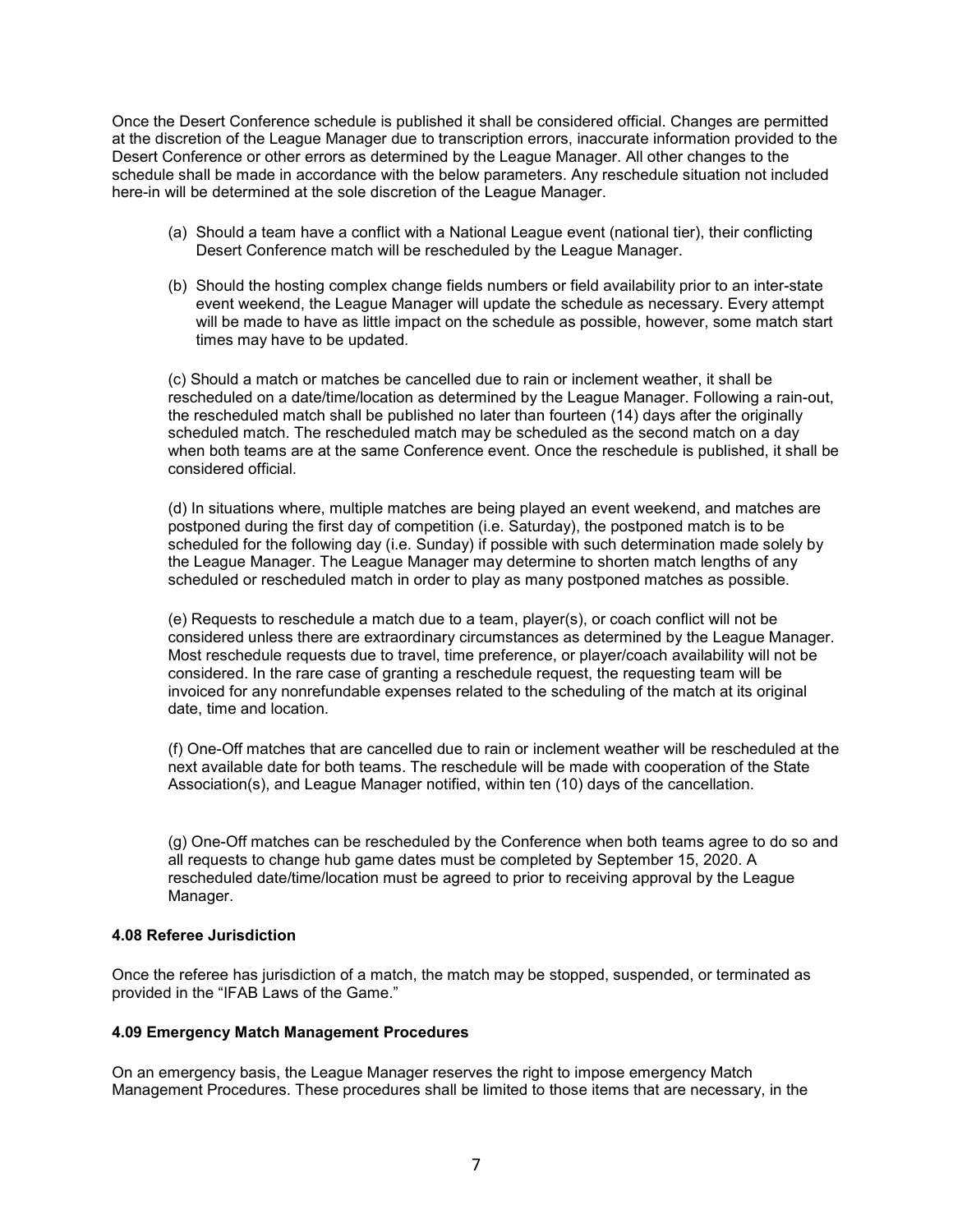sole opinion of the League Manager, for a match to be played. Such procedures could include, but are not limited to, the following.

(a) Shortening match lengths or half time due to inclement weather, lack of light, or other extraordinary circumstances.

- (b) Moving a match to earlier or later in a day.
- (c) Establishing additional match day(s) due to excessive rainouts.
- (d) Approving the use of less than a 3-man referee crew or approving use of a "club" linesman.
- (e) Approving an alternate method to validate eligible players.

### **4.10 Responsibility of Teams**

The officials of a team at a match (as provided by US Youth Soccer Leagues Program Rules 21.10), are responsible for the behavior, conduct and control of team players, support staff, supporters including but not limited to family and friends, and team management staff. Failure to abide by this rule may result in Disciplinary Action as determined by the Conference League Manager.

# **SECTION 5. DESERT CONFERENCE – STANDINGS**

#### **5.01 Earning Points in Matches**

Points earned in the Desert Conference will be in accordance with Leagues Program Rules. The standings of teams within divisions/sub-divisions are based upon the number of points earned. Teams earn points as follows: Three (3) points for a win; One (1) point for a tie; No (0) points for a loss

### **5.02 Forfeits**

A forfeited match will be scored as a 1-0 win for the opponent. A team forfeiting any match shall be dropped from the Desert Conference at the discretion of the League Manager following a review of the incident resulting in any Forfeits. Should a team be dropped, all scores for that team in the seasonal year schedule shall be recorded as a 1-0 win for the opponent. In addition, a team that forfeits one of more matches may be subject to further sanctioning including but not limited to a fine, become ineligible to advance to Regionals, become ineligible to advance to the National Tier of the National League, or be suspended from the Leagues Program. The League Manager of the Desert Conference, after consultation of the NL Management Group, shall determine any additional sanctioning.

### **SECTION 6. DESERT CONFERENCE – NATIONAL / REGIONAL COMPETITIONS**

#### **6.01 US Youth Soccer West Region Championships Wild Cards**

The top team, by points/tiebreakers, from the Desert Conference shall receive an automatic slot into the US Youth Soccer National Championship Series Regional Competition (Far West Regionals) that same seasonal year. In order to be eligible for a Wild Card slot, the following conditions must be met:

(a) The team must participate in their State Association State Cup competition for the US Youth Soccer National Championship Series during the current seasonal year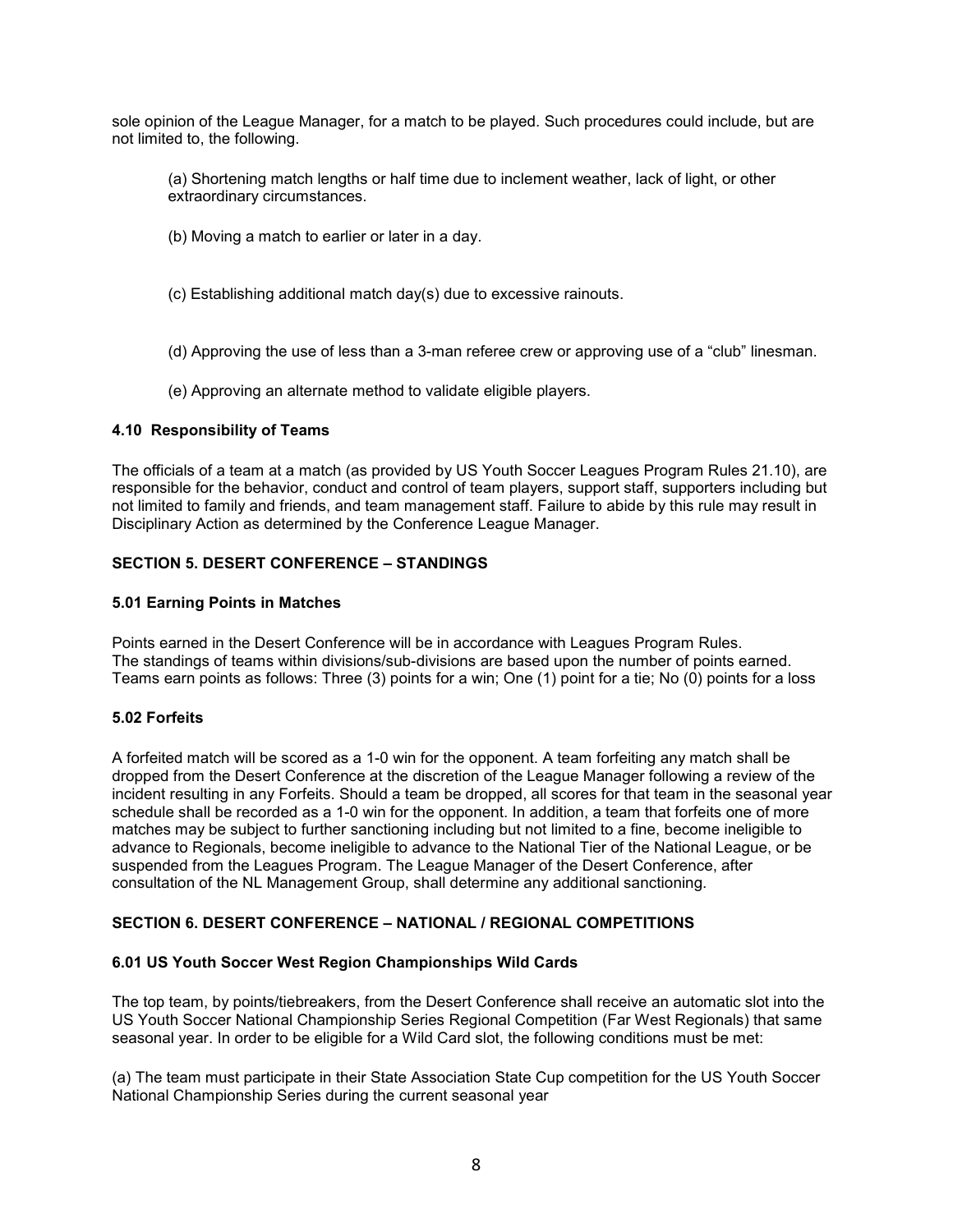(b) The team must meet all current eligibility requirements for the US Youth Soccer National Championship Series. (c) A team's roster is frozen for DC play when it is frozen for purposes of state participation under the team's State Association rules.

(d) The team may not have forfeited a game in the DC or in their State competition.

Should a team qualify for Far West Regionals through both the Desert Conference and State Cup competition, the team will advance to Far West Regionals as the State Cup representative.

### **6.02 Qualification into the US Youth Soccer National League (National tier)**

The top team in each 13U-17U gender age group, by points/tiebreakers, from the Desert Conference shall receive an automatic invitation into the US Youth Soccer National League (National tier) the next seasonal year in the team's rising gender age group.

# **SECTION 7. DESERT CONFERENCE - RULES OF PLAY**

### **7.01 Applicable Rules and Laws of the Game**

Matches will be played under the applicable policies and rules of Leagues program and US Youth Soccer. Teams are responsible for obtaining and abiding by the IFAB Laws of the Game as they govern play subject to the modifications noted the Leagues Program Rules.

### **7.02 Substitutions**

Matches in the 15U, 16U, 17U, 18U and 19U age groups will operate under the IFAB-7 players "per half" substitution system (limited substitution). Once replaced, players cannot re-enter the game during that half of play. Substitutions may be made at any stoppage of play with the approval of the referee. If a player is removed from the match and no substitute enters the match for the player (team plays short), the original player may reenter the match. Reentry shall be at a normal substitution point (with approval of the referee) or at any point during the match if the referee signals for the player's reentry. Matches in the 12U, 13U and 14U age groups shall have unlimited substitutions.

During a match is that is part of a Conference event using neutral Health Care Professionals (HCP) or neutral Athletic Trainer Certified (ATC) to monitor the fields, if a player is suspected of suffering a head injury, such player may be substituted for evaluation. The substitution for the evaluation of a concussion/head injury will not count towards the team's total allowed substitutions in a half. However, the team must have at least one substitution available to implement this temporary substitution.

If the player is deemed by the neutral HCP or neutral ATC to not have been diagnosed as having a possible concussion, the player may re-enter the game at any stoppage of play and must replace the original substitute. This head injury evaluation substitution will not count as a used substitution in the half. Furthermore, the temporary substitute will be able to re-enter the game in that half at a later time. If the player is not cleared to return to play by the HCP or ATC, the replacement player will no longer be considered a temporary substitute and the team will be charged a substitution.

#### **7.03 Match Length and Ball Size**

Each Conference match length will be in accordance with Leagues Program Rules. The League Manager will have discretion to shorten match lengths in cases of extraordinary circumstances.

### **7.04 Team Uniform**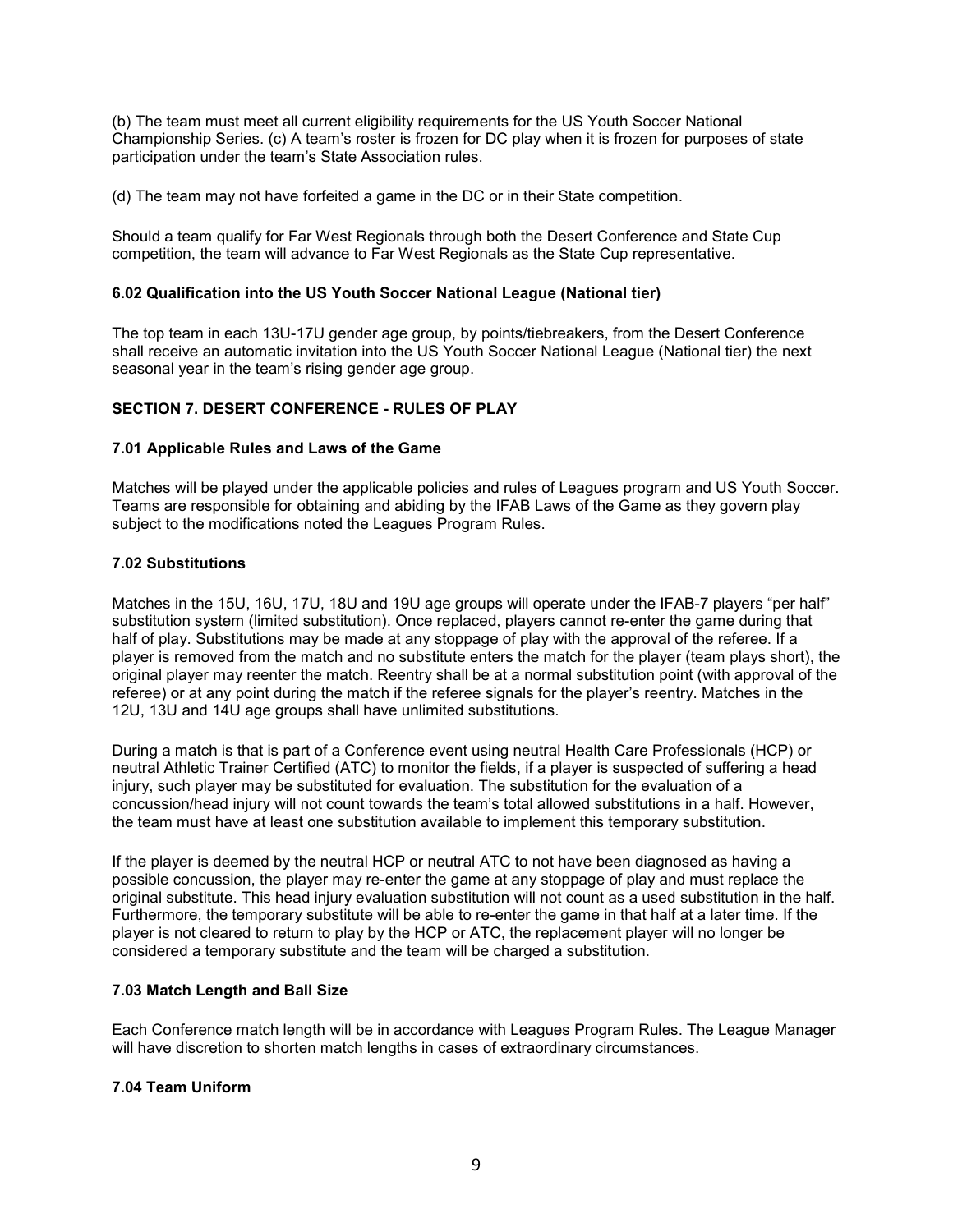Team Uniforms must be in accordance with Leagues Program Rules. Every team in the Desert Conference must have two (2) sets of jerseys and socks. The expectation is for the home team to wear their lighter/white colored jersey and socks, while the away team to wear their darker colored jersey and socks. If, in the opinion of the Referee, a team color conflict exists, the away team shall change. Any team not having an alternate jersey and sock available at each game may be fined for every game it is in violation.

Every player on the field must have a unique number (from the rest of the team) affixed on the back of their jersey, apart from goalkeepers. Goalkeeper jersey numbers are optional, but if a number is affixed, it must be a unique number (from the rest of the team). Taped numbers will not be allowed.

US Youth Soccer, National League, Desert Conference, or other US Youth Soccer related logos/patches are allowed on uniforms, in addition to the team name, team sponsor, or shirt manufacturer. No other patches/logos are permitted without the prior written approval of the League Manager. Other patches/logos may not be taped over but may be covered over with another patch, such as an American Flag.

# **7.05 Desert Conference Protocol for Send Offs and Dismissals**

Protocols for send offs and dismissals shall be in accordance with Leagues Program Rules. In the Desert Conference, should a player be sent off from a Conference match, the designated area for the ejected player shall be the Team Bench Area and will remain there under the supervision of the player's Coach. If the sent off player cannot be controlled by the Coach, the Referee may require the removal of the player from the entire field area. If such player is removed from the field area, the Coach must designate a parent or Team Official to supervise the player away from the field area.

# **7.06 Team Coaches – Coaching Education Requirement**

a) all coaches need to do the background check, safesport and concussion certificate before being added to the roster.

b) Coaches of teams within the Desert Conference are encouraged to obtain must have obtained a US Soccer National D License or the United Soccer Coaches equivalent (National Diploma) level of coaching education. All coaches and team officials in the Team Bench Area must have proper credentials issued by their State Association.

# **SECTION 8. DESERT CONFERENCE - REFEREES**

#### **8.01 Three Person System**

Matches should be officiated by the three-person IFAB/USSF Referee System. The Desert Conference League Manager may, in extreme circumstances, approve exceptions to the use of the three-person system.

#### **8.02 Referee Assignor**

The League Manager, in consultation with the hosting State Association/Club, will determine which referee assignor will assign each event hosted in their State Association boundaries. Referee assignors must be a certified US Soccer assignor. The referee assignor shall be paid according to US Youth Soccer Policy (via the Expensify App) unless the State Association or hosting club chooses to invoice US Youth Soccer for the assignor fees.

#### **8.03 Payment of Referees**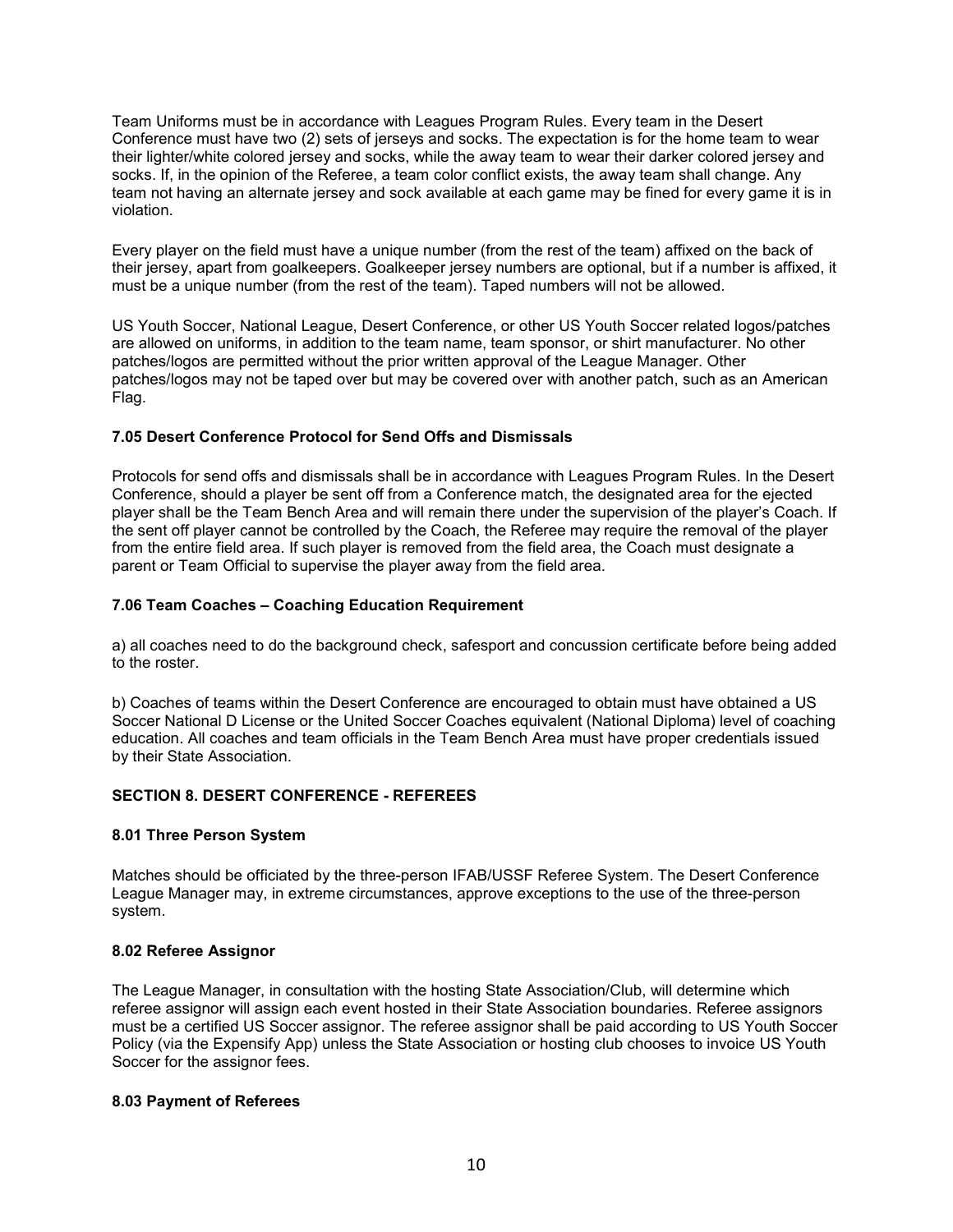Referee and Assistant Referees will be paid at the fields, prior to the start of each match. Each team involved in a Desert

Conference match will be responsible for paying half of the total cost for the Referee and Assistant Referees. The Referee and Assistant Referees will be paid in accordance with the below totals and breakdown of denominations

If there is only one Assistant Referee, only one Assistant Referee payment is made. The other Assistant Referee fee may be paid to a club assistant referee, if they are a registered USSF official.

### **8.04 Filing of Referee Match Report:**

Following the conclusion of the game, the Referee shall fill out the official Game Report, which is the Referee selected Match Day Line-Up Card. The Coach or Team Official from each team is required to sign the completed Game Report prior to leaving the field area. It is advised that each team take a picture of the Game Report for their records.

The signed Game Report will be kept by the Referee and submitted to the Referee Assignor or Conference official. In one-off matches the home team coach or manager is required to submit the Game Report to the League Manager, the away team should verify that the information has been submitted accurately. Game cards/Lineup Cards should be scanned to the League Manager within 72 Hours. All scores must be submitted before the final posted date of the season. An unreported game may be deemed a no-contest should neither team submit the score to GotSoccer and the League Manager.

If a player is sent off for Violent Conduct, Spitting, or Abusive Language, a US Soccer Supplemental Report must be filled out and submitted to the on-site Conference Official or referee assignor with the Match Report. Additionally, a US Soccer Supplemental Report must be filled out and submitted to the onsite Conference Official or referee assignor for situations involving Referee Abuse or Referee Assault. The on-site Conference Official or referee assignor shall submit all Match Reports and US Soccer Supplemental Reports to the League Manager.

# **Section 9. DESERT CONFERENCE – MATCH DAY PROCEDURES**

#### **9.01 Match Day Procedures**

The Desert Conference Match Day Procedures apply to all matches played in the Desert Conference, unless otherwise instructed by the League Manager.

| <b>12U</b>  | \$50 per game per team; a total of \$100 (\$40 to Referee and \$30 to each AR)                   |
|-------------|--------------------------------------------------------------------------------------------------|
| 13U and 14U | \$60 per game per team; a total of \$120 (\$50 to Referee and \$35 to each AR)                   |
| 15U and 16U | \$70 per game per team; a total of \$140 (\$60 to Referee and \$40 to each AR)                   |
|             | 17U, 18U, and 19U \$80 per game per team; a total of \$160 (\$70 to Referee and \$45 to each AR) |

#### **9.02 Team Match Day Line-Up Card**

The Gotsport generated Game Card shall be the official Team Match Day Line-Up Card for the Desert Conference. The Match Day Line-Up Card for each Conference match should be printed no earlier than 24 hours prior to the scheduled start of that match. This timing will ensure the most accurate information for each team line-up. The eighteen (18) eligible players (inclusive of both primary and club passed players) should be listed on the Match Line-Up Card no later than 24 hours prior to a Conference match.

#### **9.03 Match Day Line-Up Players**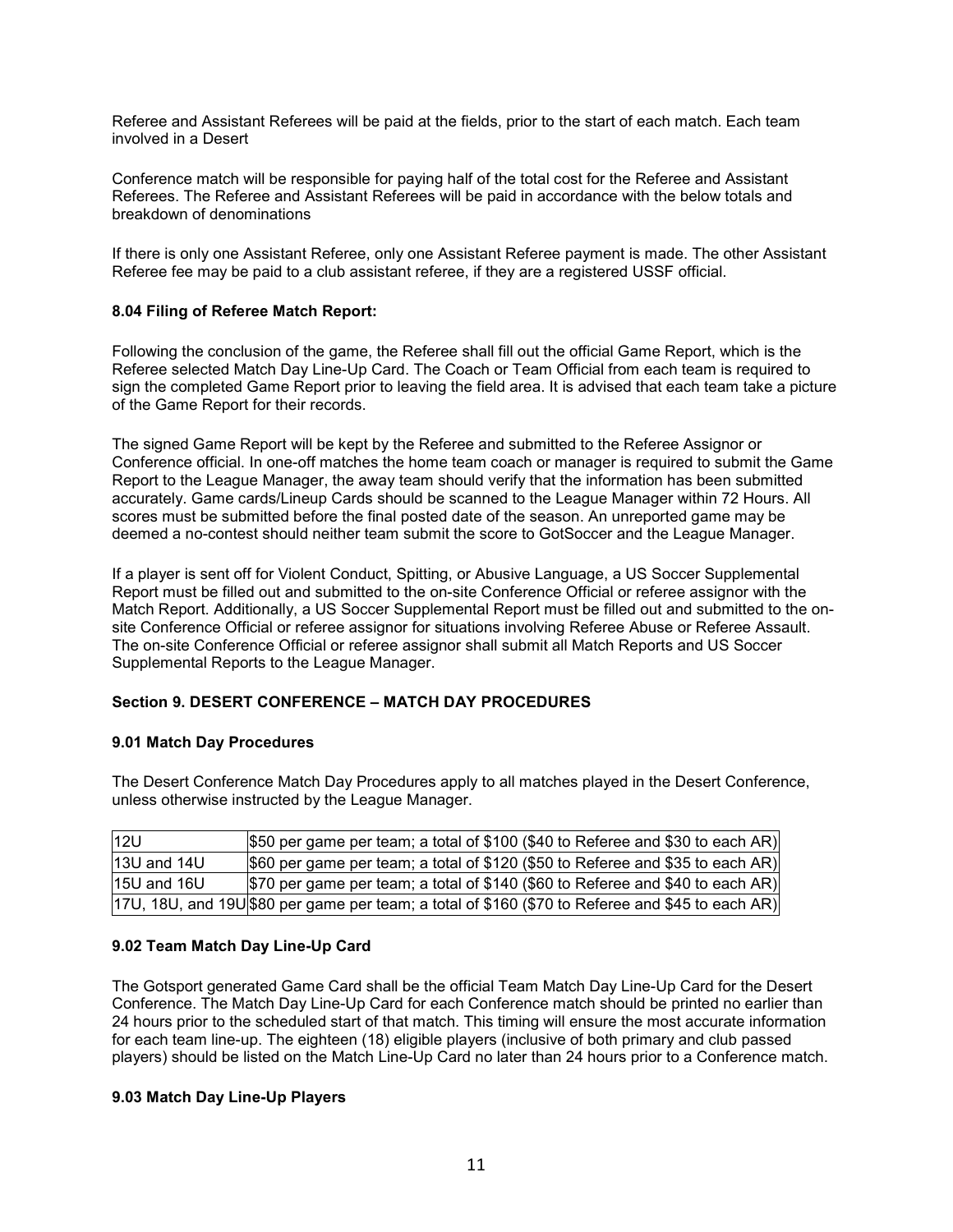The Team Match Day Line-Up Card must include the eighteen (18) eligible players (inclusive of both primary and club pass players) a team will use in a Desert Conference match. Should more than eighteen players appear on the card, the Coach or Team Official must manually strike through the players that will not participate (prior to check-in by the referee) for a maximum of eighteen (18) eligible players.

### **9.04 Club Pass Roster**

Any Club Pass Players must be listed on the Club Pass Roster (i.e. pool of club pass players) and Match Day Line-Up Card to be eligible to participate. A Primary or Club Pass Player may only appear on one (1) Desert Conference Primary Roster/Club Pass Roster in a gender age group during the Conference season. The maximum Club Pass Roster for a Desert Conference team is 30 minus the number or primary rostered players (i.e. a team with 18 rostered players has a Club Pass Roster maximum of 12).

### **9.05 Team/Player Check-In**

Prior to the start of a Conference match, each team shall present the referee with the copy of the Team Match Day Line-Up Card and their properly prepared US Youth Soccer Player Passes.

The Referee shall select one of the Team Match Day Line-Up Cards and check-in each team's players using both the Match Day Line-Up Card and the US Youth Soccer Player Passes. Only a maximum of eighteen (18) players may be checked in for a Conference match. Any player not present at the time of check-in may not enter the field of play until the Referee can properly check-in the player. The League Manager may designate an on-site League Official to perform any required check- in.

### **9.06 Team Bench / Spectator Areas**

The teams will occupy the same side of the field. Teams are to remain on their half of the field between the halfway line and eighteen yards from their goal line. Spectators are to only occupy the opposite side of the field from the teams on the same end of the field as their team bench area. Spectators cannot occupy the end lines (goal lines) unless specific permission is given. Coaches/Managers are required to maintain control of their players and their team's fans on the sideline. Please note: Other arrangements will be made as required by state/facility restrictions and/or location of the fields.

#### **9.07 Post-Match Protocol**

Following the conclusion of the game, the Referee shall fill out the official Game Report, which is the Referee selected Match Day Line-Up Card. The Coach or Team Official from each team is required to sign the completed Game Report prior to leaving the field area. It is advised that each team take a picture of the Game Report for their records.

The signed Game Report will be kept by the Referee and submitted to the Referee Assignor or Conference official. In **one- off (HUB) matches** the home team coach or manager is required to submit the Game Report to the League Manager and report the score to Gotsport. Game cards/Lineup Cards should be scanned to the League Manager within 72 Hours.

#### **9.08 Reporting of Scores:** Gotsport

Site Coordinators and/or the League manager shall report game scores during all Desert Conference Events. Game cards/Lineup Cards should be scanned to the League Manager within 72 Hours.

#### **9.09 Protests**